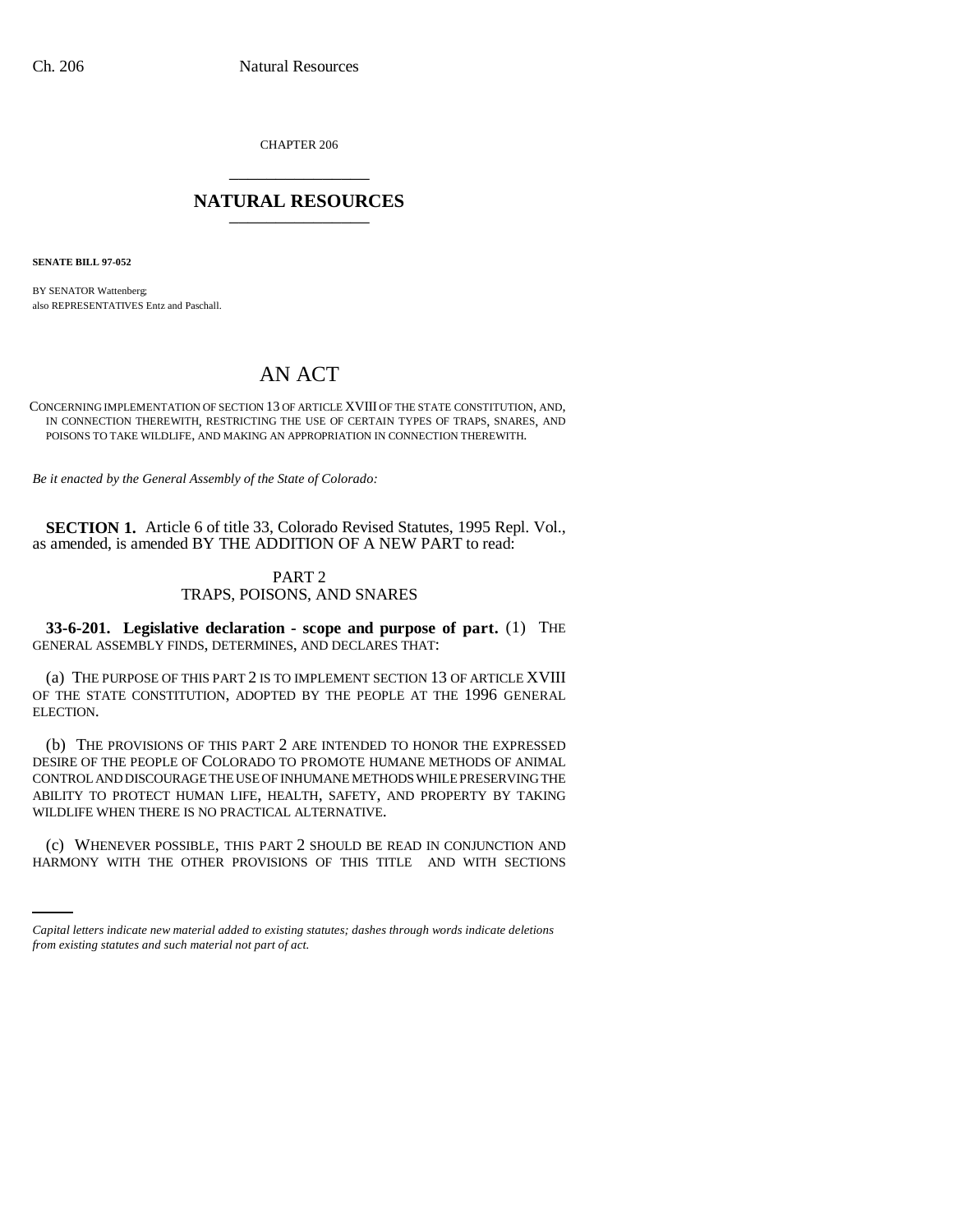35-40-101 AND 35-40-102, C.R.S.; EXCEPT THAT, IN CASE OF CONFLICT, THE PROVISIONS OF THIS PART 2 SHALL PREVAIL.

**33-6-202. Definitions.** AS USED IN THIS PART 2, UNLESS THE CONTEXT OTHERWISE REQUIRES:

(1) "DEPARTMENT OF HEALTH" MEANS A GOVERNMENTAL ENTITY WITH THE RESPONSIBILITY TO PREVENT OR ALLEVIATE DISEASES AND OTHER BIOLOGICAL OR ENVIRONMENTAL HAZARDS TO HUMAN HEALTH OR SAFETY. THE TERM SPECIFICALLY INCLUDES, WITHOUT LIMITATION, THE DEPARTMENT OF PUBLIC HEALTH AND ENVIRONMENT, CREATED IN SECTION 25-1-102,C.R.S., AND EVERY DEPARTMENT OR AGENCY AT THE COUNTY OR LOCAL LEVEL THAT IS CHARGED WITH COMPARABLE POWERS AND DUTIES.

(2) "HUMAN HEALTH OR SAFETY" MEANS THE PHYSICAL HEALTH OR SAFETY OF INDIVIDUAL HUMAN BEINGS. THE TERM DOES NOT ENCOMPASS ECONOMIC, AESTHETIC, OR SOCIAL VALUES OR THE HEALTH OF ECOSYSTEMS.

**33-6-203. General prohibition - penalties.** (1) EXCEPT AS OTHERWISE PROVIDED IN THIS PART 2, IT IS UNLAWFUL TO TAKE WILDLIFE WITH ANY LEGHOLD TRAP, ANY INSTANT KILL BODY-GRIPPING DESIGN TRAP, OR BY POISON OR SNARE IN THE STATE OF COLORADO. PENALTIES SHALL BE AS PROVIDED IN SECTION 33-6-109 UNLESS A DIFFERENT PENALTY IS SPECIFICALLY PROVIDED IN THIS PART 2.

(2) EXCEPT AS OTHERWISE PROVIDED IN THIS PART 2, ANY PERSON WHO ATTEMPTS TO TAKE WILDLIFE USING ANY LEGHOLD TRAP, INSTANT KILL BODY-GRIPPING DESIGN TRAP, POISON, OR SNARE COMMITS A CLASS 1 PETTY OFFENSE AND, UPON CONVICTION THEREOF, SHALL BE PUNISHED BY A FINE OF FORTY DOLLARS AND AN ASSESSMENT OF FOUR LICENSE SUSPENSION POINTS.

(3) AN OWNER OR LESSEE OF PRIVATE PROPERTY OR AN EMPLOYEE OF SUCH OWNER OR LESSEE, AS SUCH TERMS ARE DEFINED AND USED IN SECTIONS 33-6-207 AND 33-6-208, WHO TAKES WILDLIFE USING ANY LEGHOLD TRAP, INSTANT KILL BODY-GRIPPING DESIGN TRAP, POISON, OR SNARE ON SUCH PRIVATE PROPERTY UNDER CIRCUMSTANCES THAT GIVE RISE TO THE EXEMPTION SET FORTH IN SECTION 33-6-207 (1) BUT WITHOUT COMPLYING WITH THE NOTICE AND CERTIFICATION REQUIREMENTS OF SECTION 33-6-208 (1) (c) COMMITS A CLASS 2 PETTY OFFENSE AND, UPON CONVICTION THEREOF, SHALL BE PUNISHED BY A FINE OF TWENTY-FIVE DOLLARS; EXCEPT THAT, UPON CONVICTION OF A SECOND OR SUBSEQUENT OFFENSE, THE FINE SHALL BE FIFTY DOLLARS.

(4) ANY PERSON CONVICTED OF VIOLATING SUBSECTION (1) OR (2) OF THIS SECTION SHALL BE SUBJECT TO TWICE THE APPLICABLE PENALTY IF THE OFFENSE OCCURRED PURSUANT TO AN UNLAWFUL ENTRY ONTO THE PRIVATELY OWNED OR LEASED PROPERTY OF ANOTHER.

**33-6-204. General exemptions - conduct "authorized by law".** (1) SECTION 33-6-203 SHALL NOT APPLY TO:

(a) THE TAKING OF BIRDS OR OF RODENTS, OTHER THAN BEAVER OR MUSKRAT, AS AUTHORIZED BY LAW; OR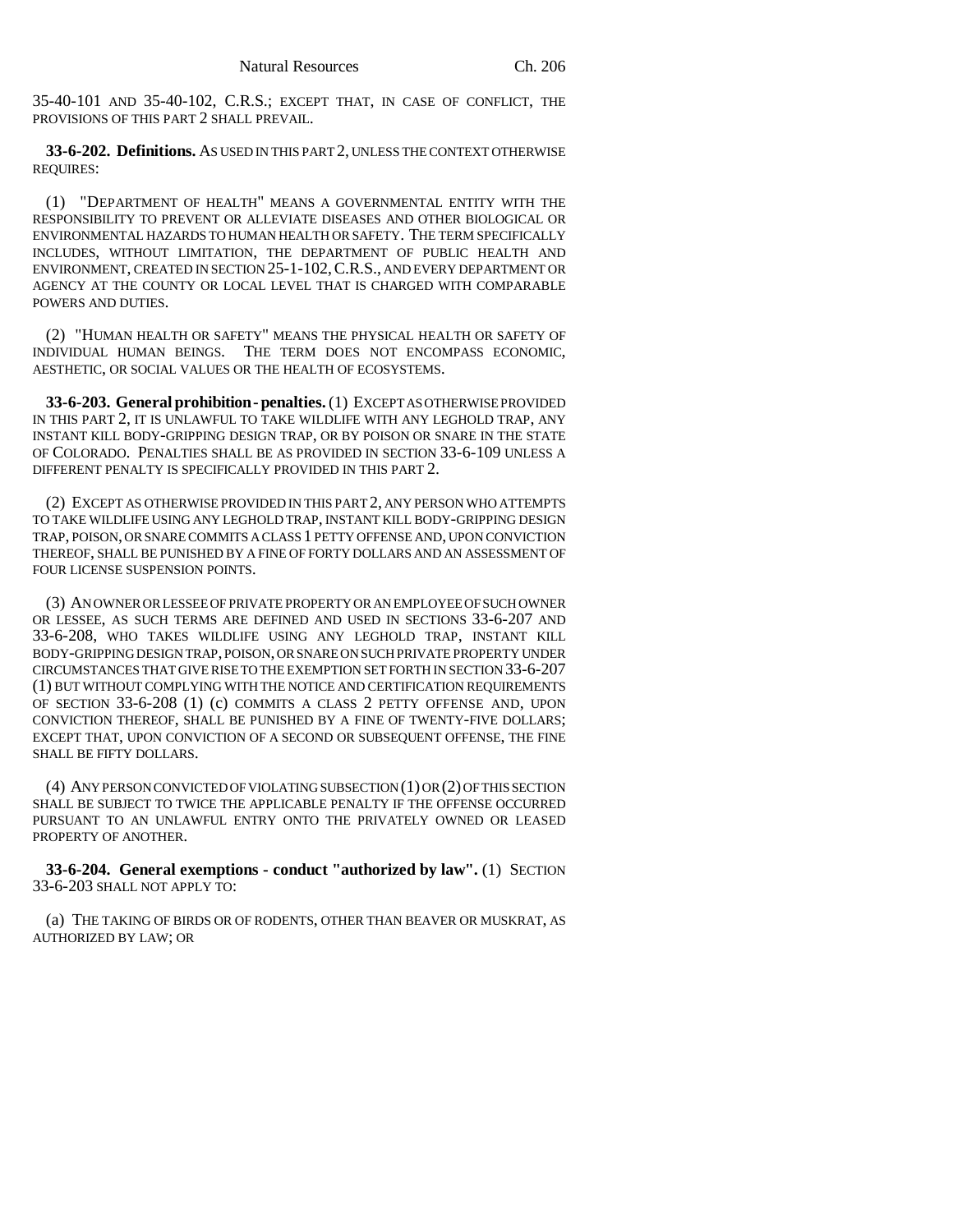(b) THE TAKING OF FISH OR OTHER NONMAMMALIAN AQUATIC WILDLIFE BY THE DIVISION.

(2) NOTHING IN THIS PART 2 SHALL BE CONSTRUED TO PROHIBIT THE TAKING OF WILDLIFE WITH FIREARMS, FISHING EQUIPMENT, ARCHERY EQUIPMENT, OR OTHER IMPLEMENTS IN HAND AS AUTHORIZED BY LAW.

**33-6-205. Exemption - departments of health.** (1) SECTION 33-6-203 SHALL NOT APPLY TO THE TAKING OF WILDLIFE BY FEDERAL, STATE, COUNTY, OR MUNICIPAL DEPARTMENTS OF HEALTH FOR THE PURPOSE OF PROTECTING HUMAN HEALTH OR SAFETY.

(2) (a) TO ENSURE THAT THE TAKING OF WILDLIFE PURSUANT TO SUBSECTION (1) OF THIS SECTION IS ACCOMPLISHED IN AS COMPETENT, SAFE, EFFECTIVE, AND HUMANE A MANNER AS IS POSSIBLE, A DEPARTMENT OF HEALTH MAY CONTRACT WITH AN INDEPENDENT CONTRACTOR OR, BY APPROPRIATE INTERGOVERNMENTAL AGREEMENT, ENLIST THE AID OF QUALIFIED EMPLOYEES OR AGENTS OF THE DIVISION, THE UNITED STATES DEPARTMENT OF AGRICULTURE, THE STATE DEPARTMENT OF AGRICULTURE, OR A LOCAL POLICE DEPARTMENT OR ANIMAL CONTROL AGENCY FOR THE TAKING OF WILDLIFE.

(b) THE COMMISSION IS AUTHORIZED TO ADOPT AND ENFORCE REASONABLE RULES FOR THE LICENSING AND SUPERVISION OF PERSONS DESIRING TO ACT AS INDEPENDENT CONTRACTORS UNDER THIS SECTION. THIS PARAGRAPH (b) SHALL NOT SUPERSEDE THE LICENSURE REQUIREMENTS OF THE "PESTICIDE APPLICATORS' ACT", ARTICLE 10 OF TITLE 35, C.R.S.

**33-6-206. Exemptions - nonlethal methods.** (1) NOTWITHSTANDING SECTION 33-6-203, BUT SUBJECT TO REGULATION BY THE COMMISSION, AUTHORIZED PERSONS MAY USE NONLETHAL SNARES, TRAPS SPECIFICALLY DESIGNED NOT TO KILL, OR NETS TO TAKE WILDLIFE FOR PURPOSES OF:

- (a) BONA FIDE SCIENTIFIC RESEARCH;
- (b) FALCONRY;
- (c) RELOCATION PERMITTED IN ACCORDANCE WITH RULES OF THE DIVISION; OR
- (d) MEDICAL TREATMENT OF THE ANIMAL BEING CAPTURED.

**33-6-207. Exemption - landowners' protection of crops and livestock definitions - authority of division and of department of agriculture.** (1) SECTION 33-6-203 SHALL NOT APPLY TO THE OWNER OR LESSEE OF A PARCEL OF PRIVATE PROPERTY, NOR TO THE EMPLOYEES OF SUCH OWNER OR LESSEE, SO LONG AS ALL OF THE FOLLOWING CONDITIONS ARE MET:

(a) THE PROPERTY IS PRIMARILY USED FOR COMMERCIAL LIVESTOCK OR CROP PRODUCTION;

(b) THE USE OF THE METHODS OTHERWISE PROHIBITED BY SECTION 33-6-203 OCCURS ONLY ON THE PROPERTY;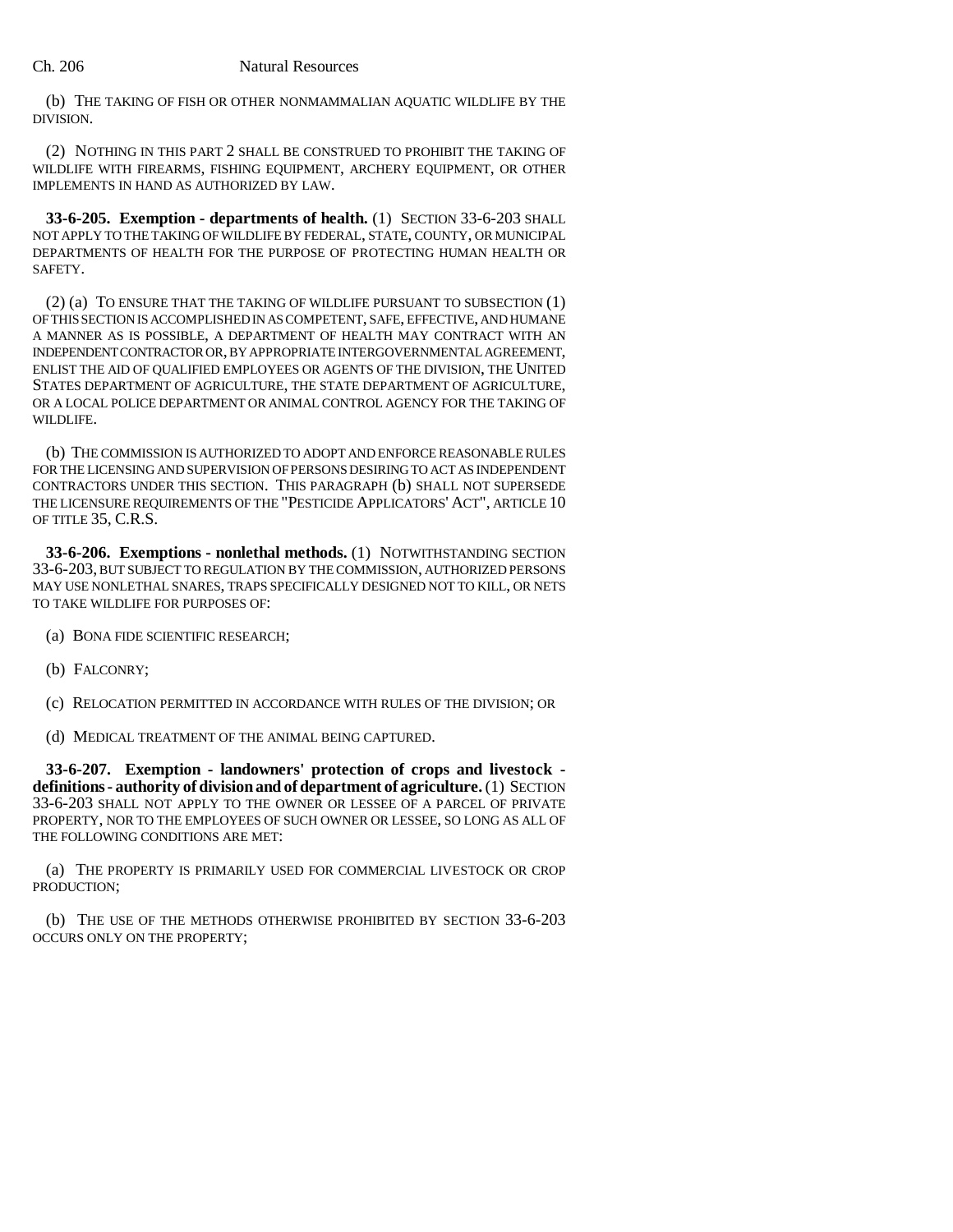(c) SUCH USE DOES NOT EXCEED ONE THIRTY-DAY PERIOD PER YEAR FOR EACH PARCEL OF PRIVATE PROPERTY; AND

(d) THE OWNER OR LESSEE CAN PRESENT ON-SITE EVIDENCE TO THE DIVISION THAT ONGOING DAMAGE TO LIVESTOCK OR CROPS HAS NOT BEEN ALLEVIATED BY THE USE OF METHODS OTHER THAN THOSE PROHIBITED BY SECTION 33-6-203.

(2) AS USED IN THIS SECTION AND IN SECTION 33-6-208:

(a) "CROPS" INCLUDES ALL PLANTS RAISED FOR PROFIT.

(b) "EMPLOYEE" MEANS A PERSON HIRED OR RETAINED BY, OR UNDER A WRITTEN OR ORAL CONTRACT OR COOPERATIVE AGREEMENT WITH, AN OWNER OR LESSEE TO PERFORM SERVICES OF ANY KIND.

(c) "LESSEE" MEANS A PERSON, OTHER THAN THE OWNER, WHO HAS A PRESENT POSSESSORY INTEREST IN REAL PROPERTY. IF THE POSSESSORY INTEREST IS HELD BY A CORPORATION, PARTNERSHIP, ASSOCIATION, OR OTHER ENTITY, "LESSEE" INCLUDES THE INDIVIDUAL SHAREHOLDERS, PRINCIPALS, PARTNERS, OR MEMBERS OF SUCH ENTITY. IF THE POSSESSORY INTEREST IS HELD IN TRUST, "LESSEE" INCLUDES A BENEFICIARY OF SUCH TRUST.

(d) "LIVESTOCK" INCLUDES ALL ANIMALS RAISED FOR PROFIT.

(e) "ONGOING DAMAGE" MEANS MEASURABLE PHYSICAL HARM TO LIVESTOCK OR CROPS THAT HAS RESULTED OR WILL RESULT IN ECONOMIC LOSS TO AN OWNER OR LESSEE AND APPEARS LIKELY TO CONTINUE OR RECUR IN THE NEAR FUTURE.

(f) (I) "ON-SITE EVIDENCE" MEANS PHYSICAL EVIDENCE OR DOCUMENTED OBSERVATIONS GATHERED FROM THE PROPERTY ON WHICH TRAPPING, SNARING, OR POISONING ACTIVITY IS PROPOSED UNDER SUBSECTION (1) OF THIS SECTION. SUCH EVIDENCE INCLUDES, BUT IS NOT LIMITED TO:

(A) CARCASSES OR PARTS THEREOF;

(B) PHYSICAL INJURIES TO LIVESTOCK;

(C) IDENTIFYING TRACKS, TOOTH MARKS, FUR, OR OTHER EVIDENCE OF THE PRESENCE AND HARMFUL ACTIVITY OF A DEPREDATING SPECIES;

(D) PHOTOGRAPHS;

(E) RECORD ENTRIES.

(II) WHERE DIRECT EVIDENCE HAS NOT BEEN PRESERVED, CURRENT OR RECENT LOSSES MAY BE CONSIDERED AS "ON-SITE EVIDENCE" SO LONG AS SUCH LOSSES ARE DOCUMENTED.

(g) "OWNER" MEANS THE HOLDER OF RECORD TITLE TO REAL PROPERTY. IF THE TITLE TO REAL PROPERTY IS HELD BY A CORPORATION, PARTNERSHIP, ASSOCIATION, OR OTHER ENTITY, "OWNER" INCLUDES THE INDIVIDUAL SHAREHOLDERS, PRINCIPALS,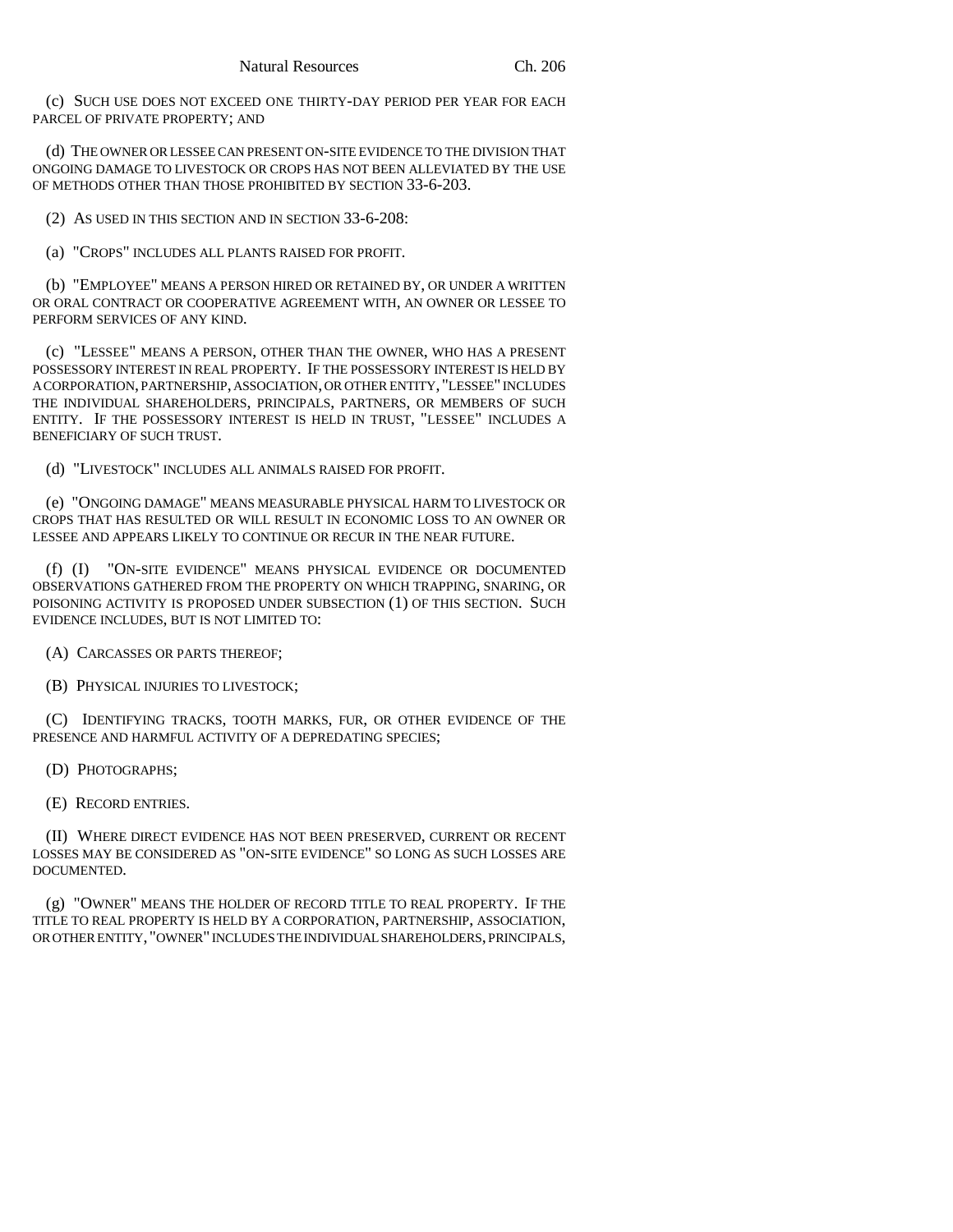PARTNERS, OR MEMBERS OF SUCH ENTITY. IF THE TITLE TO REAL PROPERTY IS HELD IN TRUST, "OWNER" INCLUDES A BENEFICIARY OF SUCH TRUST.

(h) "PARCEL OF PRIVATE PROPERTY" MEANS EITHER OF THE FOLLOWING, AT THE OPTION OF THE OWNER OR LESSEE THEREOF:

(I) A PARCEL OF PRIVATE PROPERTY THAT HAS BEEN INDIVIDUALLY RECORDED IN THE OFFICE OF THE COUNTY CLERK IN THE COUNTY IN WHICH THE PARCEL IS LOCATED; OR

(II) A SINGLE, CONTIGUOUS PARCEL OF PRIVATE PROPERTY UNDER ONE OWNERSHIP OR LEASE.

(i) "PRIMARILY USED FOR COMMERCIAL LIVESTOCK OR CROP PRODUCTION" MEANS USED TO PRODUCE AGRICULTURAL PRODUCTS THAT ORIGINATE FROM THE LAND'S PRODUCTIVITY FOR THE PRIMARY PURPOSE OF OBTAINING A MONETARY PROFIT.

(j) "PRIVATE PROPERTY" MEANS REAL PROPERTY WHOSE RECORD TITLE IS NOT HELD, WHOLLY OR IN PART, BY ANY STATE, LOCAL, OR FEDERAL GOVERNMENT OR AGENCY THEREOF.

(3) THE DIVISION AND, IN THE CASE OF DEPREDATING ANIMALS AS DEFINED IN SECTION 35-40-100.2 (4), C.R.S., THE DEPARTMENT OF AGRICULTURE SHALL HAVE THE AUTHORITY TO ADOPT AND ENFORCE REASONABLE RULES GOVERNING TRAPPING, SNARING, AND POISONING ACTIVITY UNDER SUBSECTION (1) OF THIS SECTION. SUCH RULES MAY INCLUDE, WITHOUT LIMITATION, REASONABLE RESTRICTIONS ON THE DEVICES AND, TO THE EXTENT PERMISSIBLE UNDER SECTION 33-6-209, THE POISONS TO BE USED AND THE MANNER OF THEIR USE, INCLUDING A REQUIREMENT FOR SERIAL NUMBERING OR OTHER IDENTIFICATION OF DEVICES IF SUCH IS DEEMED NECESSARY OR DESIRABLE. THE GENERAL ASSEMBLY SPECIFICALLY ENDORSES THE IMPLEMENTATION OF A COORDINATED TRADE-IN OR POOLING PROGRAM TO ENCOURAGE THE PHASING OUT OF OLDER, LESS HUMANE DEVICES AND THE USE, IN THEIR PLACE, OF NEWER, MORE HUMANE ONES.

**33-6-208. Thirty-day period - administration - conditions precedent to use of exemption.** (1) FOR PURPOSES OF THE EXEMPTION SPECIFIED IN SECTION  $33-6-207$ :

(a) WHERE AN OWNER OR LESSEE RAISES LIVESTOCK OR CROPS ON TWO OR MORE SEPARATE PARCELS OF PRIVATE PROPERTY, THE EXEMPTION STATED IN SECTION 33-6-207 SHALL APPLY SEPARATELY TO EACH PARCEL.

(b) THE DIVISION SHALL VERIFY THAT THE OWNER OR LESSEE HAS MADE REASONABLE EFFORTS TO ALLEVIATE ONGOING DAMAGE TO LIVESTOCK OR CROPS THROUGH REASONABLE EFFORTS USING METHODS OTHER THAN THOSE PROHIBITED BY SECTION 33-6-203. THE USE OF AT LEAST TWO OF THE FOLLOWING METHODS SHALL BE PRESUMED TO REPRESENT REASONABLE EFFORTS:

(I) ROUTINE GATHERING OF LIVESTOCK IN AREAS WHERE PREDATORS ARE KNOWN TO BE PRESENT;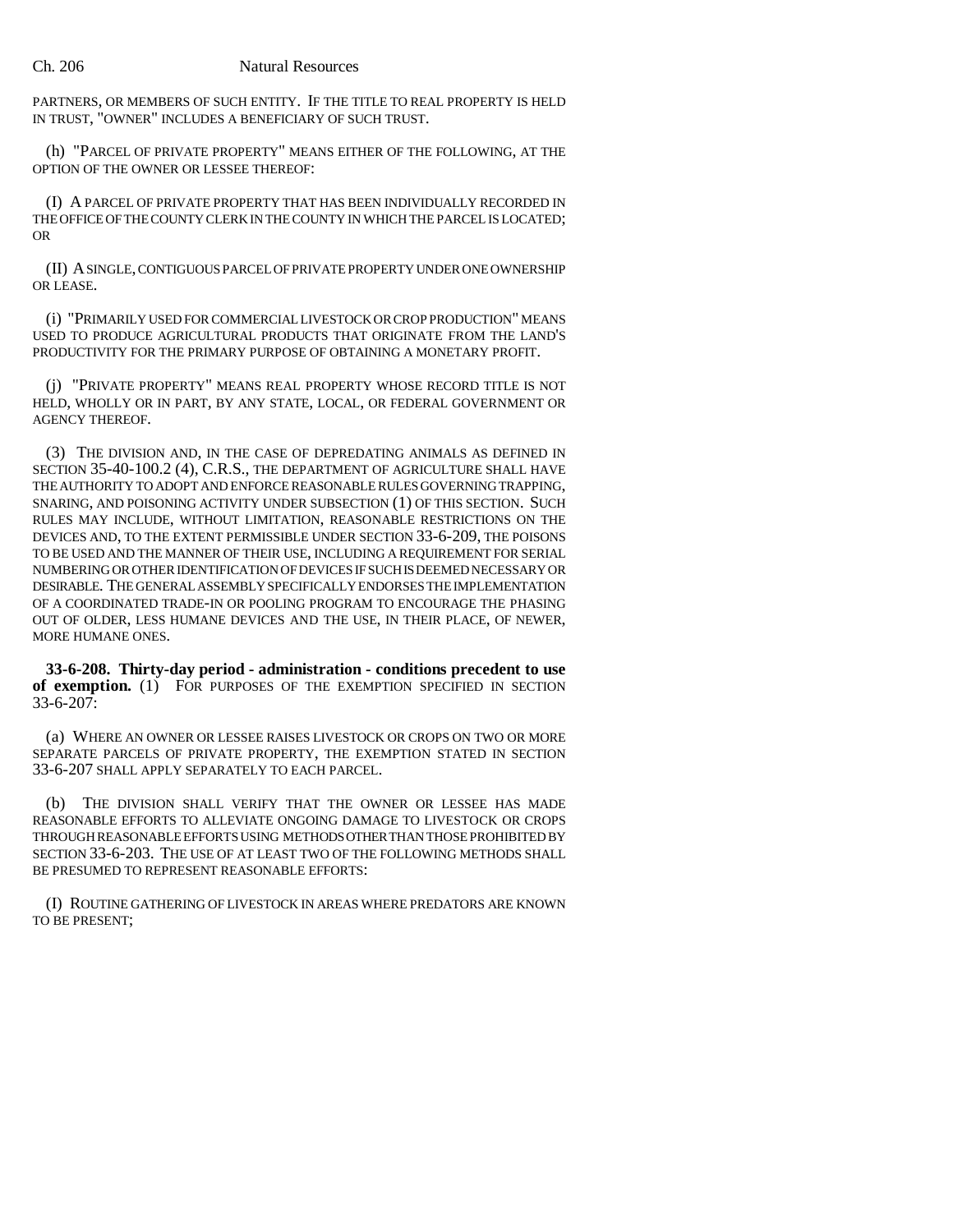(II) THE USE OF GUARD ANIMALS;

(III) THE USE OF FLASHING LIGHTS, BOOM GUNS, OR OTHER SCARE TACTICS;

(IV) THE PRESENCE OF HUMAN HERDERS OR GUARDS;

(V) ANY OTHER INDUSTRY-ACCEPTED METHOD THAT IS EFFECTIVE IN REDUCING LOSSES AND WHOSE USE IS APPROVED BY THE AGRICULTURE COMMISSION AND THE WILDLIFE COMMISSION FOR THAT PURPOSE.

(c) (I) AN OWNER OR LESSEE SEEKING TO USE THE EXEMPTION STATED IN SECTION 33-6-207 SHALL NOTIFY THE DIVISION BY TELEPHONE, TELEFACSIMILE, OR FIRST-CLASS MAIL BEFORE THE BEGINNING OF EACH PERIOD DURING WHICH TRAPPING, SNARING, OR POISONING ACTIVITY IS TO TAKE PLACE. WITHIN TEN DAYS AFTER GIVING SUCH NOTICE, THE OWNER OR LESSEE SHALL PROVIDE THE DIVISION WITH A WRITTEN CERTIFICATION THAT THERE EXISTS ON-SITE EVIDENCE OF ONGOING DAMAGE TO LIVESTOCK OR CROPS AND THAT THE OWNER OR LESSEE HAS MADE REASONABLE EFFORTS TO ALLEVIATE SUCH DAMAGE BY THE USE OF ALTERNATIVE METHODS.

(II) THE OWNER OR LESSEE NEED NOT PRESENT ON-SITE EVIDENCE OF DAMAGE OR OF REASONABLE EFFORTS USING ALTERNATIVE METHODS BEFORE COMMENCING TRAPPING, SNARING, OR POISONING ACTIVITY, BUT THE OWNER OR LESSEE SHALL BE PREPARED TO DO SO UPON REQUEST OF THE DIVISION AT ANY TIME WITHIN THE THIRTY-DAY PERIOD. THE DIVISION MAY, AT ITS OPTION, SEND AN EMPLOYEE OR AGENT TO VISIT THE SITE AND VERIFY COMPLIANCE WITH THE REQUIREMENTS OF THIS SECTION AND OF SECTION 33-6-207.

**33-6-209. Poisons - labeling - definition.** (1) NEITHER THE DEPARTMENT OF PUBLIC HEALTH AND ENVIRONMENT OR ANY OTHER STATE OR LOCAL AGENCY SHALL IMPOSE OR CONTINUE IN EFFECT A LABELING REQUIREMENT FOR POISONS THAT DIFFERS FROM THE REQUIREMENTS IMPOSED BY THE UNITED STATES ENVIRONMENTAL PROTECTION AGENCY OR BY THE "PESTICIDE ACT", ARTICLE 9 OF TITLE 35, C.R.S.

(2) FOR PURPOSES OF THIS SECTION, "POISON" MEANS ANY SUBSTANCE OR MIXTURE OF SUBSTANCES INTENDED FOR DESTROYING WILDLIFE, WHICH SUBSTANCE OR MIXTURE OF SUBSTANCES IS REGISTERED OR REQUIRED TO BE REGISTERED BY THE UNITED STATES ENVIRONMENTAL PROTECTION AGENCY OR BY THE "PESTICIDE ACT", ARTICLE 9 OF TITLE 35, C.R.S.

**SECTION 2. Appropriations.** (1) In addition to any other appropriation, there is hereby appropriated, out of any moneys in the wildlife cash fund, to the department of natural resources for allocation to the division of wildlife, for the fiscal year beginning July 1, 1997, the sum of forty-six thousand four hundred dollars (\$46,400) and 1.1 FTE, or so much thereof as may be necessary, for the implementation of this act.

(2) In addition to any other appropriation, there is hereby appropriated, out of any moneys in the general fund not otherwise appropriated, to the department of agriculture, for the fiscal year beginning July 1, 1997, the sum of sixty-five thousand nine hundred seventy-three dollars (\$65,973), or so much thereof as may be necessary, for the implementation of this act.